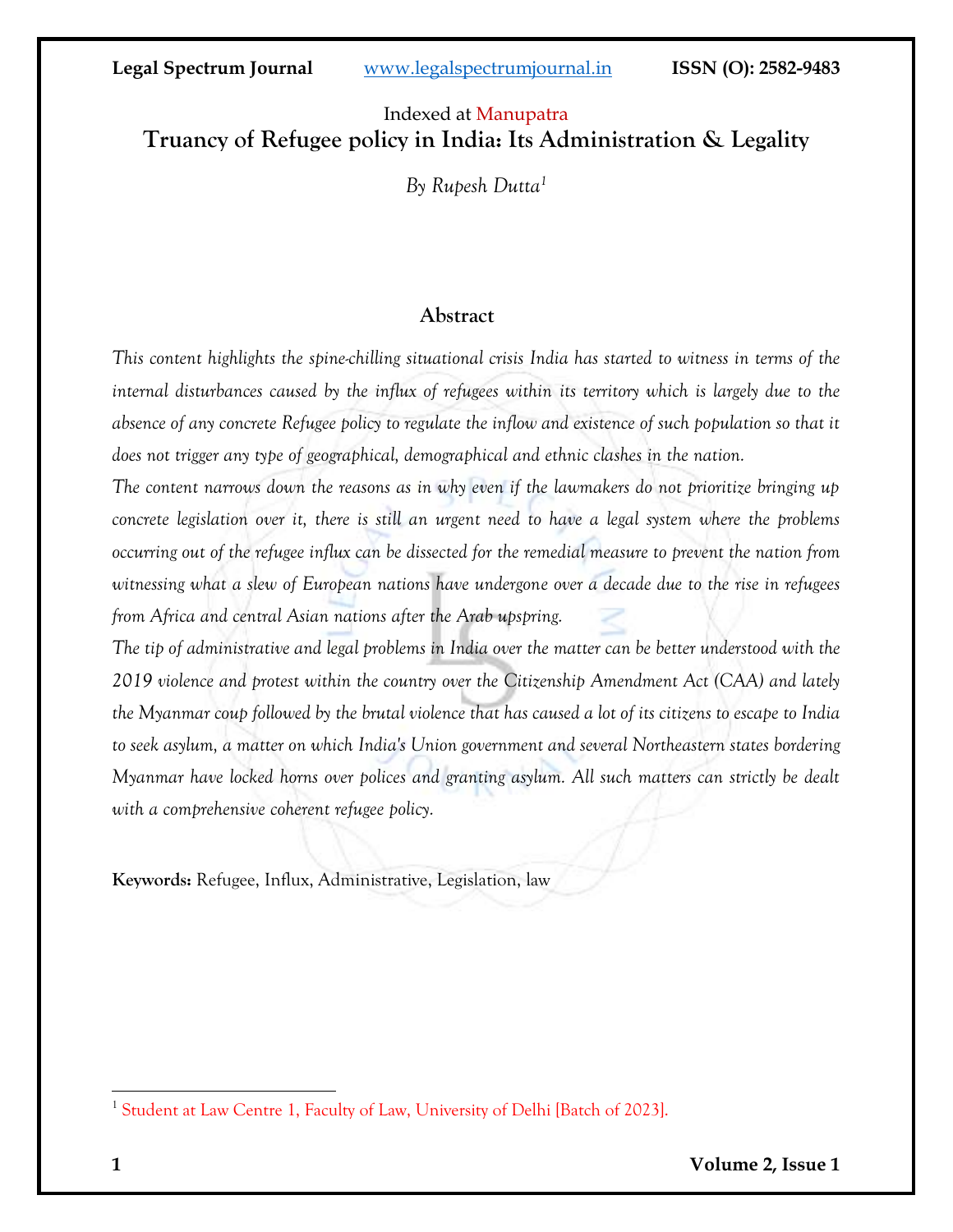### Indexed at Manupatra

## **Introduction**

Migration is inevitable in today's world. May it be during any oppression on the minority within a nation, and political crisis, or an internal disturbance, the population always gets impacted and is bound to move during such crises in quest of a better place. From the international perspective, such situations result in refugees which is when the population of a country escapes to any other nation (or even country of habitual residence) due to a slew of reasons which are fear of persecution based on race, nationality, membership of a political or social group or especially religion. In today's time when several nations across the world simmer in various kinds of internal problems, it is evident that its population will attempt to locate elsewhere in search of a better habitat and life.

Even if we talk about the last one decade, nations such as Egypt, Tunisia, Syria, Myanmar, Ethiopia, and lately Afghanistan have been the latest examples that prove it is always the normal population that is at the receiving end and get compelled to move to some other nations seeking Refuge. Though it's a prerogative of the destination nations, where the refugees arrive, to decide if they would be given the status of refugee however it does not only sum up that, rather the receiving nation needs to further have a comprehensive plan to ensure its slew of matters such as the internal peace, law and order, various of its population peace does not get infringed.

While many nations depending upon the situation come up with a policy to cope with such situations, many do it over time. However, taking a measure both administrative and legally to handle refugees within a country is a must and the regime cannot be apathetic. There can be various international conventions and treaties that a nation can be part of yet having a stringent law within the nation always helps to regulate the situation well.

India has been a witness to the flow of refugees for quite a very long time. Starting from 1989, when nearly up to 3,000 Myanmar nationals sought refuge in India after the pro-democracy movement was suppressed by the nation's Military to the Sri Lankan refugees, precisely the Tamilians from the island nation, during the Sri Lankan civil war crossed into India via the sea. In both situations, India had given them refugee status and admitted them. However, there has never been any clarity on how such situations are to be handled for the later stage. Even if such refugees are to be given citizenship, they don't come easily without giving a price at the cost of internal havoc.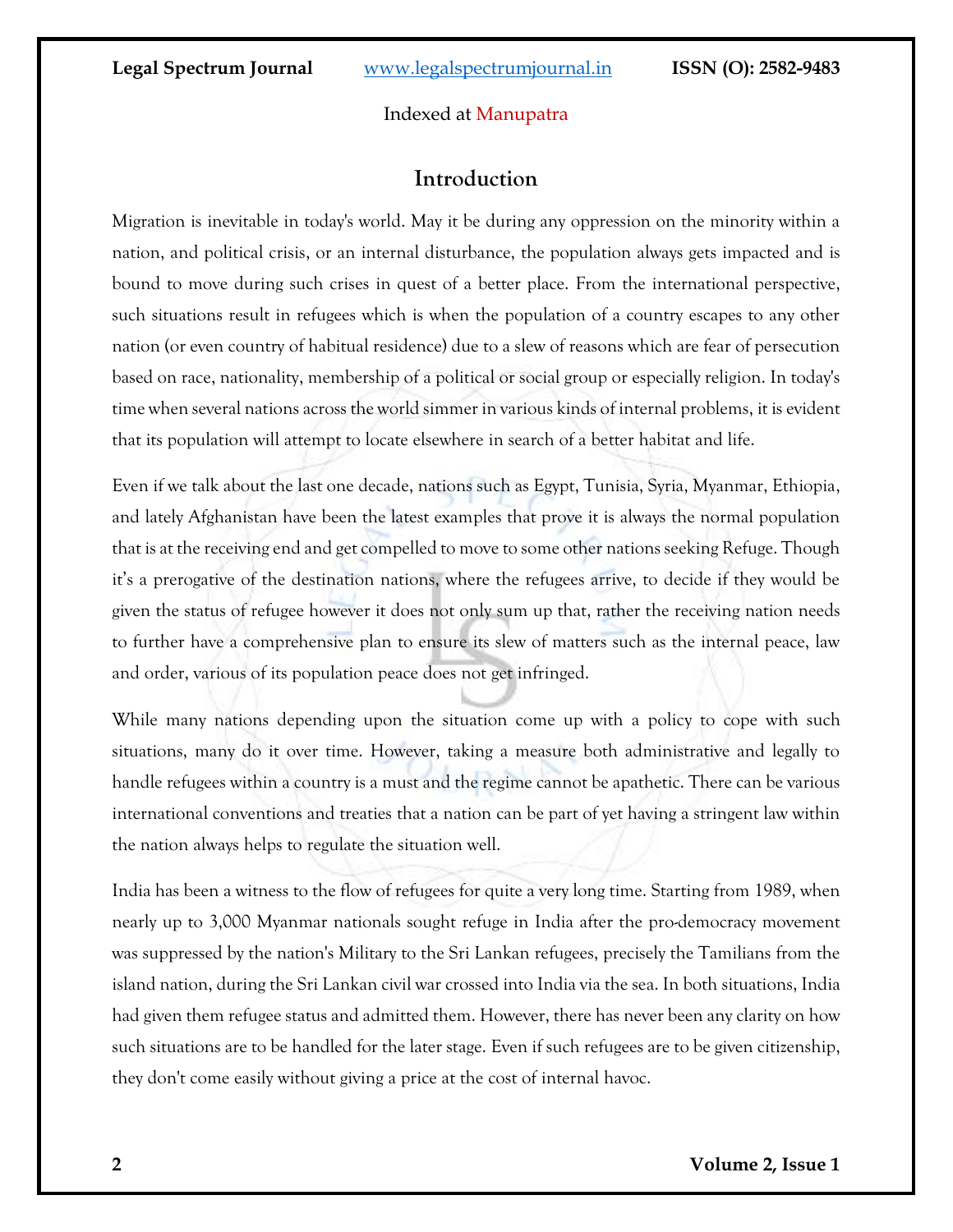## Indexed at Manupatra

Some international disturbances and conflicts leave socio-economic and ethnic scars in the long run, inviting the attention of international Human Rights organizations. May it be the arrival of Chakma and Hajongs who came to India in 1964-65 from Eastern Pakistan (now Bangladesh) due to acquisition and religious persecution respectively also have been a matter of grave concern for quite a very long time.

There is a need for a great sense of understanding that in the absence of a refugee law there will always be a sense of insecurity among the local population which on occasions not just cause matters about peace but also violence and disturbance inviting the ire of global bodies and on occasions leading to sanctions. A strategically carved Refugee law in India can help better organize refugees who have been given asylum. With the current volatile situation, the world witness, the chances of such situations might grow more intense.

The United Nations High Commissioner for Refugees, which is a UN agency mandated to aid and protect refugees, has in its reports stated that a record number of people have been forcibly displaced by 2020 end, owning to the ongoing conflicts across several nations driving people out of their habitats. The chances of such people are likely to further go up as the natural emergencies or say drought and flood caused by the climate emergencies, with a meager guarantee of a quick return.

In its clear hard-hitting report of the UNHCR, which was curated after proper surveys, a total of 92 million people were displaced during the same time, becoming asylum seekers and stateless people. Once such quantum of mass moves desperate to have a better life and the destinations having no options, it becomes a must for such nation-state to have a hard strategic Refugee policy to handle them without letting its internal peace gets disturbed. For a nation like India, it becomes a must.

# **Administrative and Legality of the Refugee Problem in India**

Laws and policies pave the way to a coherent regulation of a matter. The existence of laws on a subject helps the regime control and handle a situation in a better way in the absence of any such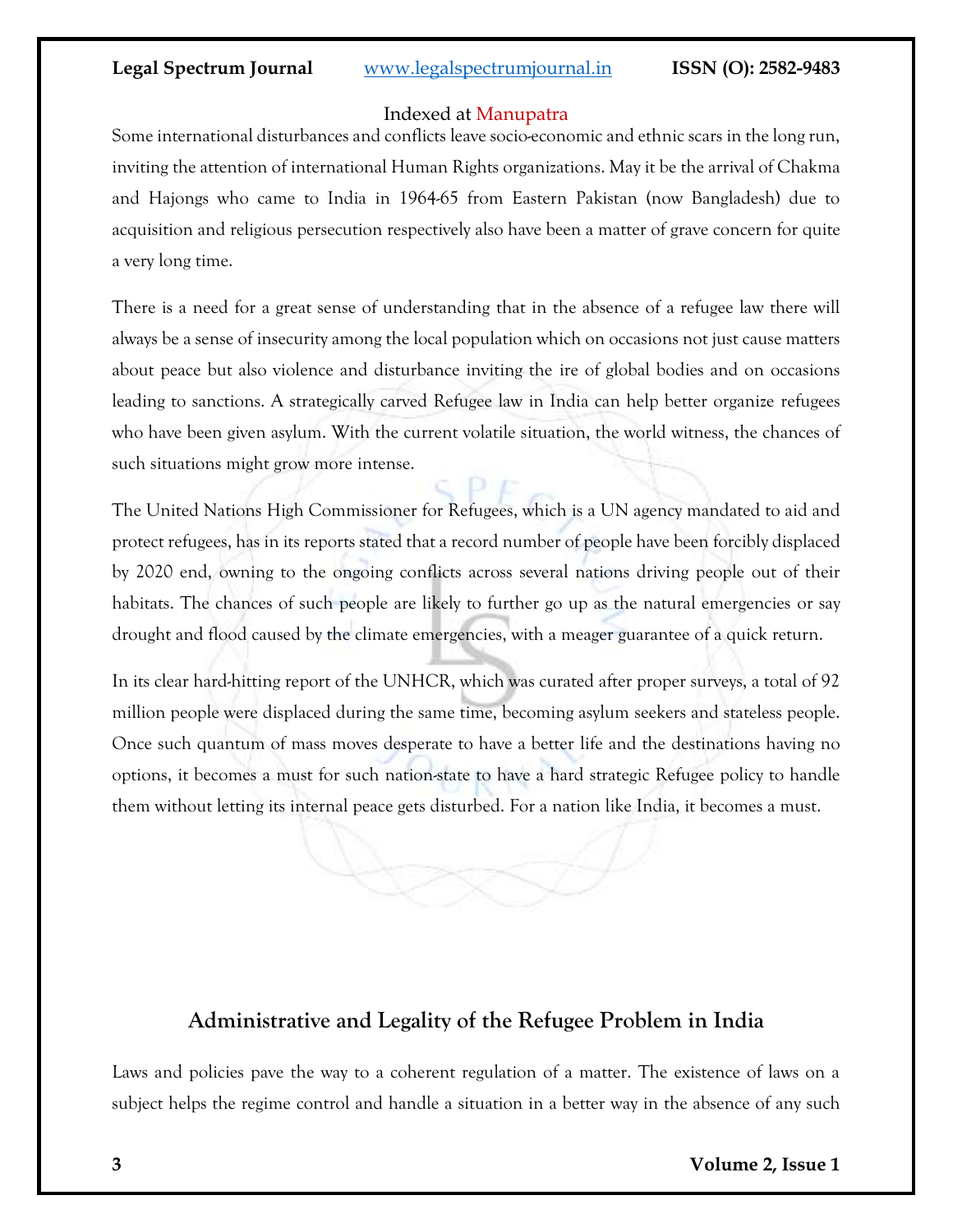### Indexed at Manupatra

regulatory laws. Similarly, India has been a witness to tens of hundreds of occasions when there have been hard ramifications while attempting to handle refugee matters with a tough administration.

The administration and legal handling of such groups of people have varied on occasion and the nation has failed to have uniformity on ways to resolve the disputes that emerge in regions once we witness a refugee influx, the advantage of having legislation to handle the refugee problems are manifold.

A comprehensive & sustainable refugee policy is utterly the necessity of the hour to logically manage such a population to ensure transparency and predictability in the actions the Indian government takes administrative and legally. The way the government receives and treats the refugees should be uniform no matter which part of the world they come from and what faith they comprise of, and in doing so the government would be abiding by the constitutional emphasis on the country's law.

There has to be an in-depth understanding and consensus that when the refugee policy is framed has to have a touch of security consideration and not just a bureaucratic exercise that is the current situation. The leadership role India will gain from having a standardized mechanism for the Refugee's status will be immense.

The refugee law will also earmark the respective roles of different agencies such as the UN, Security agencies governmental bodies in the protection and laying down of vital procedures for the handling of such population whenever they arrive in India. This can check on the clashes and clamor raised by the existing society against the refugee population.

This will also simply avoid the situation where there is friction over the matter between the host country and the nation of origin of the refugees. Having a potent refugee policy will also help in analyzing the root cause of the problems about such a population. On normal occasions, there are various kinds of demands about proper habitable and other kinds of rights in the host country, and the government gets puzzled if extending similar rights will cause any law-and-order situation or offend the normal public, however, it can be articulately sorted out with the bringing of well-carved legislation.

Such legislation can not only well define what a refugee or migrant is entitled to once he steps onto the territory of the host nation but also not let the matter be politicized in various cases, the finest example being the refugees in the Detention camps of Assam after the publishment of the National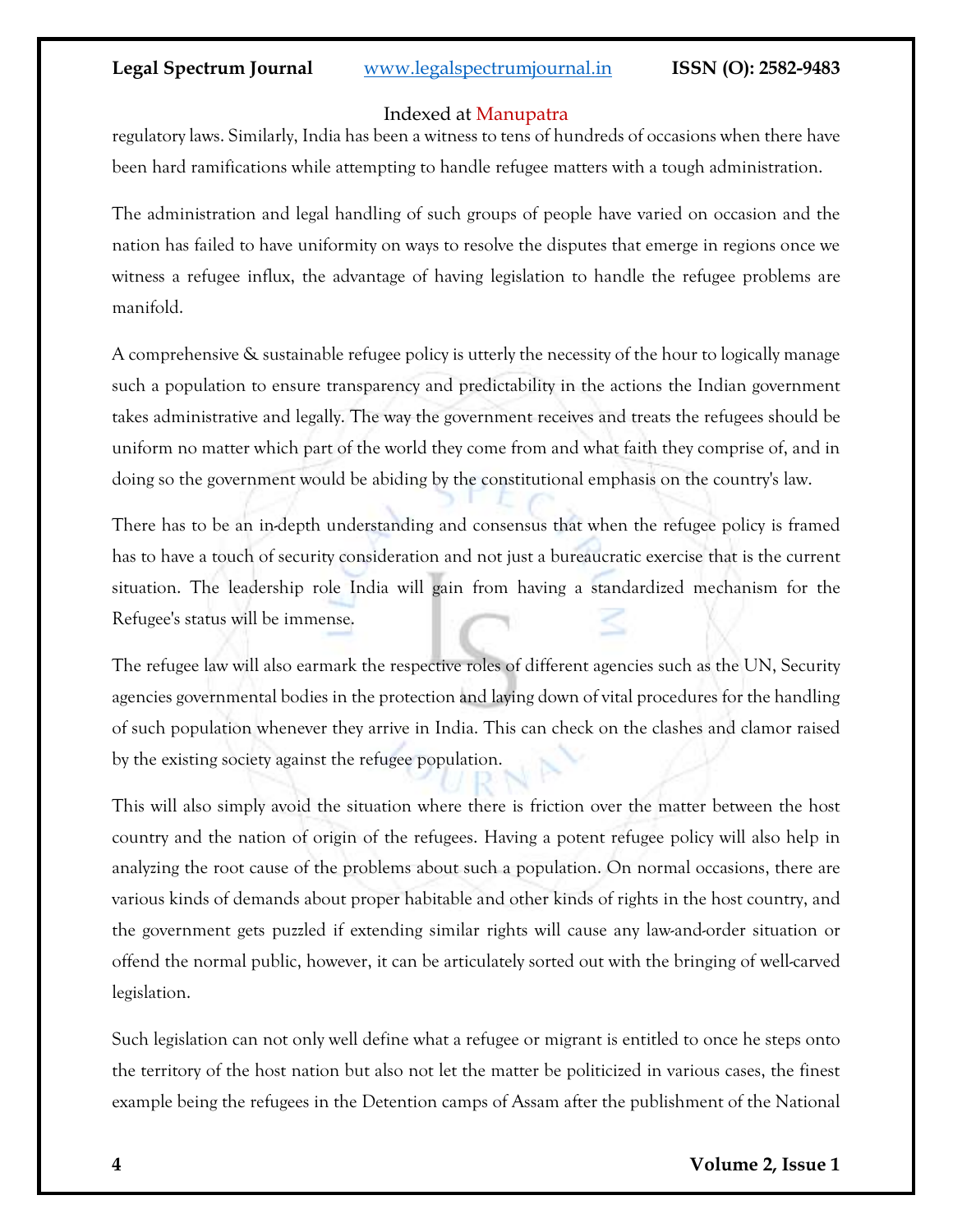### Indexed at Manupatra

Register of Citizens (NRC).

India can gain a stature that it has not until now globally in terms of handling the refugee problems, the [NRC being the latest](https://indianexpress.com/article/opinion/columns/refugee-law-india-immigrants-7554395/) that has brought bad fame in recent time. Other states would recognize the move to grant asylum as a peaceful, humanitarian, and legal act, and not an arbitrary political gesture. The legislation will certainly also extend a platform for deliberations on sharing the responsibility and carve out the search for a long-lasting solution to the root causes of a refugee problem. Refugee legislation can further clarify this discrepancy.

Even though the Honorable courts in India have upheld several rights of the refugees, there certainly has to be greater clarity about the protection they are entitled to. The time has arrived and it's high time that the country comes up with a national law specifying the rights and obligations of refugees and the state, and the procedure to be followed while handling refugees in India.

It is a well-known fact that handling refugees may they be from a friend or a non-friendly nation is not an easy task hence settling the matter is not a mere bureaucratic task rather also a political problem that can be sorted only with the help of potent refugee legislation.

# **Global Refugee Handling**

Let's heed the fact that the refugee problem globally has prevailed since time immemorial. Across the globe, 82.4 million people have been forcibly displaced. That is the highest since the world witnessed the Second World War, says the United Nations Refugee Agency (UNHCR). If we estimate how many people are out as refugees in the world, then the statistics state that 26.4 million people worldwide have fled to several nations as refugees. Apart from that another 4.1 million people have been seeking asylum and are applicants of refugee status but have yet to attain it. Also on average, [42 percent of the refugees are children,](https://www.migrationpolicy.org/article/gaps-india-refugees-vulnerable-internal-migrants-pandemic) among whom 1 million children are born as refugees from 2018 and 2020.

About two-thirds of the current figure of [refugees \(68 percent\)](https://www.worldvision.org/refugees-news-stories/forced-to-flee-top-countries-refugees-coming-from) come from Syria, Venezuela, Afghanistan, South Sudan, and Myanmar.

Keeping tab of the global situation several nations across the globe have come up cemented their refugee policies which help them tackle the problem of inflow of refugees to a great extent.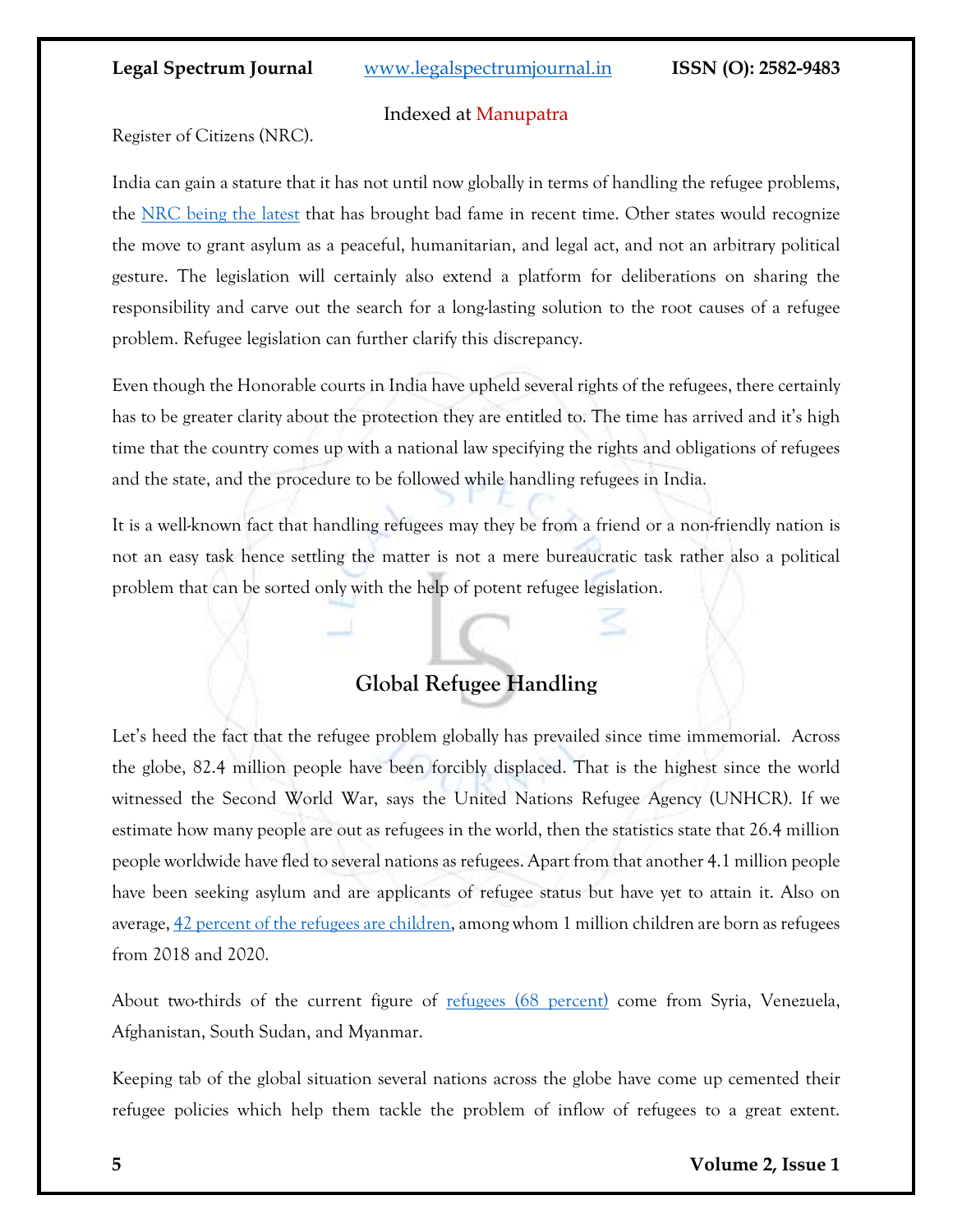### Indexed at Manupatra

Prominent European nations like Germany and France have very restrictive refugee policies however, in recent years the leaders of the two nations of the refugees very well. This has only been possible due to the existence of a concrete refugee polic**y**.

On the other hand, there are several other nations where refugee matters have been handled very well. Turkey, with its concrete refugee policy, has provided more protection to refugees than any other country in the last decade. Lebanon, which has a population of over 6.8 million, is as of now hosting approximately [1.5 million refugees](https://www.unhcr.org/4cd96e919.pdf) from Syria. Jordan is also hosting 1 million refugees.

Nauru, a small island nation, is handling boat refugees who wanted to enter Australia but were refused by them.

Given the current global dispensation and the series of events, the number of refugees is likely to rise as people will get displaced as the nations are getting more aggressive on several fronts leading to situational crisis moments. It is evident at such juncture that any nation without a [refugee policy](https://www.nrc.no/perspectives/2020/the-10-countries-that-receive-the-most-refugees/) cannot think of confronting such a grave matter of humanity that needs a diplomatic and strategic touch.

# **Prospect of Refugee Problem in India**

No doubt those refugees are not always a burden on the regime of a nation. They can be utilized for boosting the economy and other labor-related work purposes to slump the clamor for the demand for work in the host nation. E.g. the way Sindhis and Sikhs following the India-Pakistan partition arrived in India and have proved to be a great economic support to the nation. Similarly, India even now has to realize how to utilize the refugee population that resides in its territory who entered this host nation on different timelines.

Many argue that though India is always in favor of accepting refugees there would be times when we won't be able to do so or afford it. History has been proof that accepting refugees has been not just about cost but opportunities. Welcoming Refugees generally indicates that though the government might be investing for the welfare of the refugees when they arrive in the country yet once they start working, they can give the host nations very high dividends.

They can very well fill the gaps in the current labor market of the nation and also commence trades that will certainly create wealth and help improve the nation's trade and investments. However, this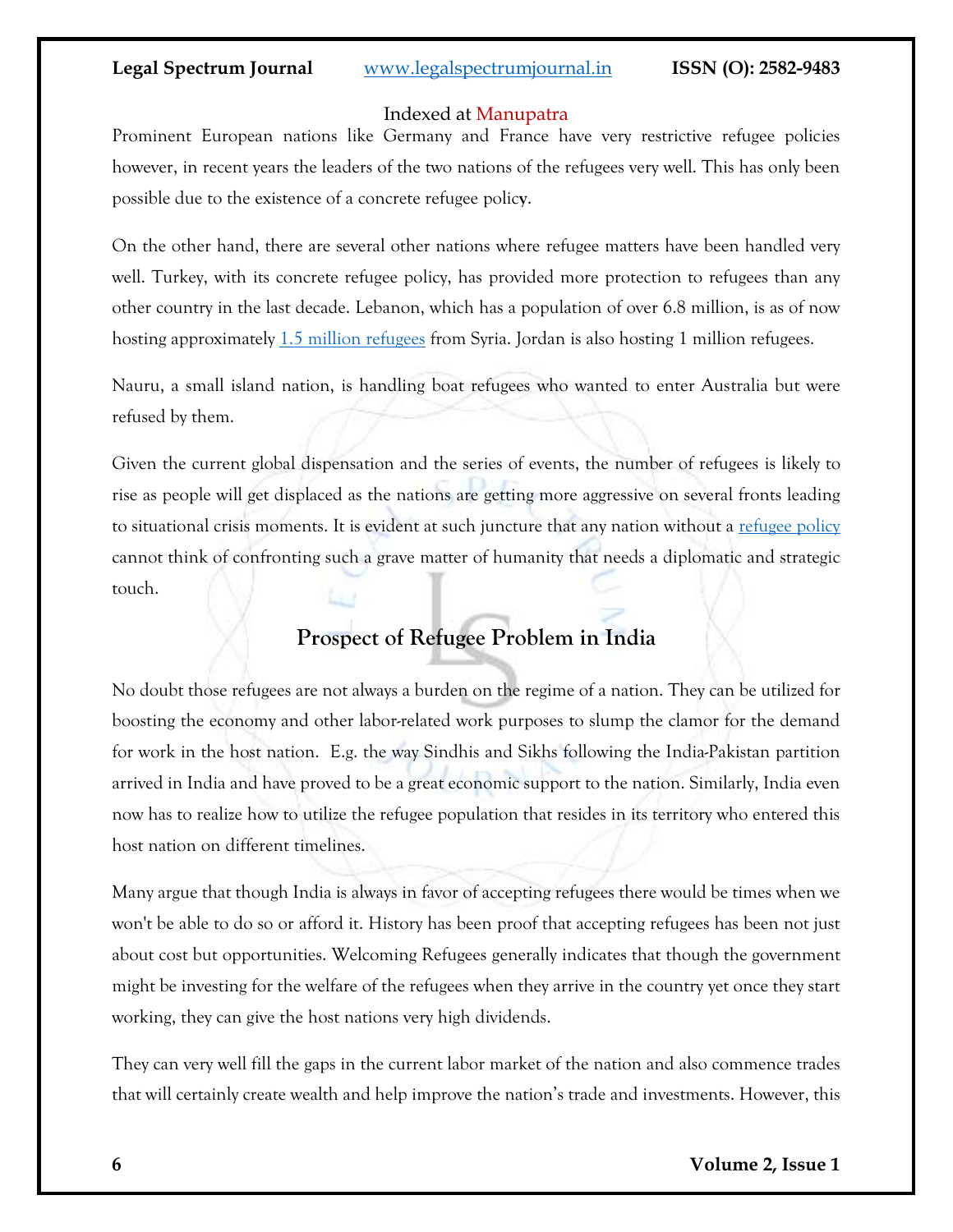### Indexed at Manupatra

again is possible once the bureaucrats and the legislators work on a comprehensive potent Refugee policy of India where the provisions indicate and pave way for ease of intake of such refugees for several kinds of works and make them contribute to the socio-economic uplifting of the country.

Else the point to be noted is that if such dissemination of employment sources to such refugees has in the absence of a policy, there is a great chance that there is a clash among the residents and the refugees. Some nations initially provide help to the refugees and later are expected to fend for themselves. Only a handful of nations have considered the refugees on a charity basis. However, only the right balance between the two extremes is what a national concrete refugee law can help achieve.

However, whenever such refugee law is in making, the crafters of it need to have clarity in their mind the differentiation between various categories of refugees and migrants and assign both a very relevant kind of protection and protect the most vulnerable.

India by doing so can be a role model for various other nations across the globe. Its traditional experiences and values can serve as a strong catalyst for global humanitarian action and asylum management. The current crisis of the refugees and the economy provides a perfect opportunity for nations like India to hone their management and enact a national refugee law.

## **Conclusion**

 $\overline{\phantom{a}}$ OUR

Refugee legislation in place will also help India get coherence in its decision on how to handle and try any of the elements from the lot who usually indulge in any criminal activity and become a threat for the county demography and dynamics of the society. In Assam province of India, where lakhs have been declared as illegal, and recently another Indian state of Mizoram where thousands of Burmese have fled to India after the coup in their nation, the respective state governments have extended the basic health and education. Undoubtedly there are cases in the absence of a refugee policy that hinds of Ad-hocism.